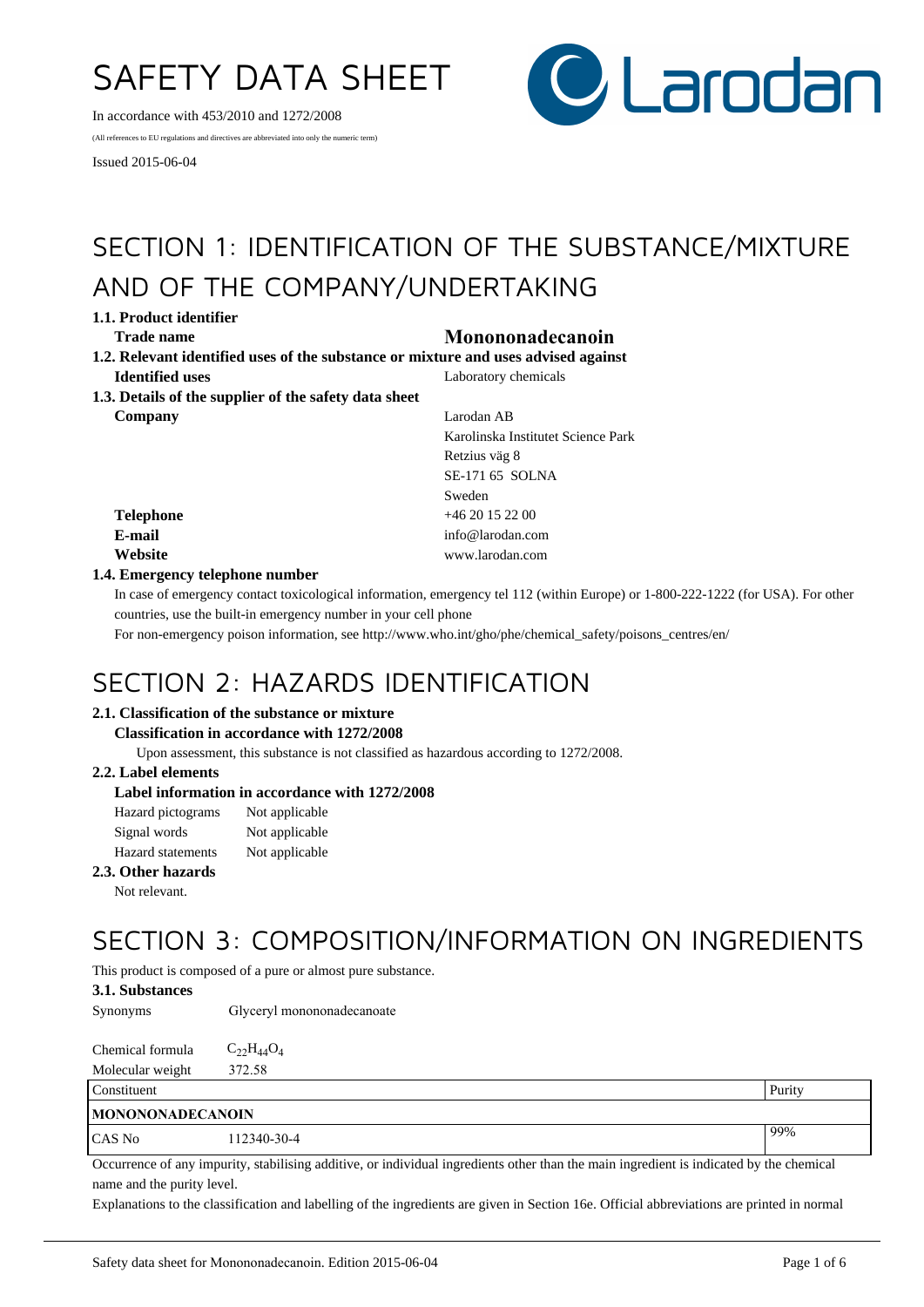font. Text in italics are specifications and/or complement used in the calculation of the hazards of this mixture, see Section 16b

## SECTION 4: FIRST AID MEASURES

## **4.1. Description of first aid measures**

### **Generally**

In case of concern, or if symptoms persist, call doctor/physician.

## **Upon breathing in**

Inhalation of fumes from heated product: let the injured rest at a warm place with fresh air. Contact the doctor if symptoms persist.

### **Upon contact with the eyes**

As a precaution, rinse the eye thoroughly with water; If symptoms occur, call a doctor/physician.

### **Upon skin contact**

Normal washing of the skin is considered sufficient; If nevertheless symptoms do occur, contact a physician. Remove contaminated clothes.

### **Upon ingestion**

Flush nose, mouth and throat with water.

Upon ingestion of larger amounts, consult a doctor/physician.

## **4.2. Most important symptoms and effects, both acute and delayed**

Ingestion of large amounts of the product may cause nausea and vomiting.

## **4.3. Indication of any immediate medical attention and special treatment needed**

Symptomatic treatment.

## SECTION 5: FIRE-FIGHTING MEASURES

## **5.1. Extinguishing media**

## **Recommended extinguishing agents**

Extinguish with materials intended for the surrounding fire.

### **Unsuitable extinguishing agents**

Among common extinguishing agents there are none that are overtly unsuitable.

## **5.2. Special hazards arising from the substance or mixture**

Produces fumes containing harmful gases (carbon monoxide and carbon dioxide) when burning. The product is not hazardous in the flammable sense.

## **5.3. Advice for fire-fighters**

In case of fire use a respirator mask.

#### Wear full protective clothing.

Protective measures should be taken regarding other material at the site of the fire.

## SECTION 6: ACCIDENTAL RELEASE MEASURES

## **6.1. Personal precautions, protective equipment and emergency procedures**

Use recommended safety equipment, see section 8.

Note that there is a risk of slipping if product is leaking/spilling.

## **6.2. Environmental precautions**

At amounts considered in this case, the product may be released into the natural environment without serious environmental consequences. Large emissions should however be reported to the emergency services and the Environment Agency.

## **6.3. Methods and material for containment and cleaning up**

Small spills can be wiped up with a cloth or similar. Then flush the spill site with water. Larger spills should first be covered with sand or earth and then be collected. Collected material should be disposed according to Section 13.

## **6.4. Reference to other sections**

See section 8 and 13 for personal protection equipment and disposal considerations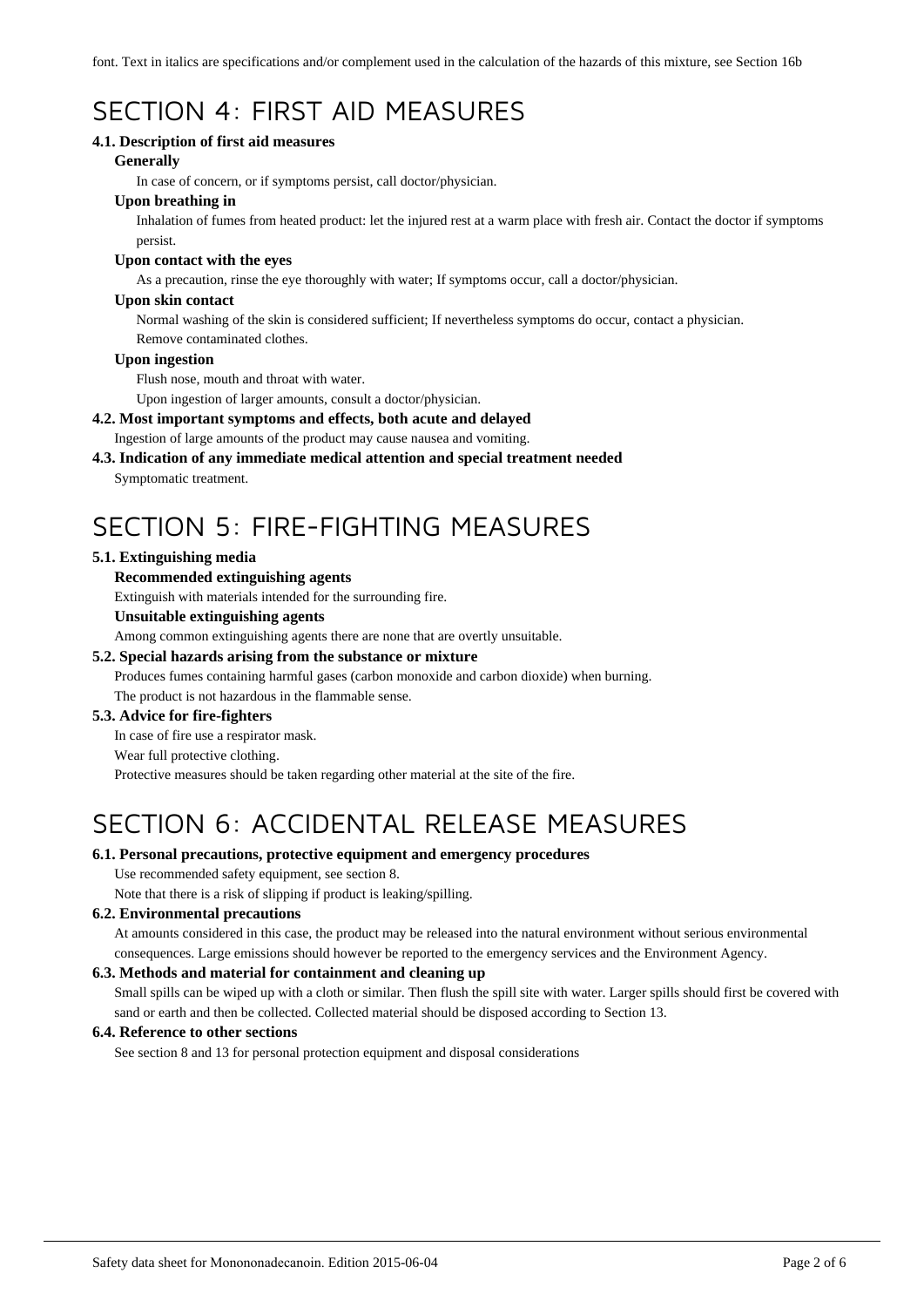## SECTION 7: HANDLING AND STORAGE

## **7.1. Precautions for safe handling**

Read and follow the manufacturer's instructions. Avoid spillage, inhalation and contact with eyes and skin. Keep well closed.

The usual precautions for handling chemicals should be observed.

## **7.2. Conditions for safe storage, including any incompatibilities**

Store in dry and cool area.

Store in a ventilated space.

## **7.3. Specific end uses**

See identified uses in Section 1.2.

# SECTION 8: EXPOSURE CONTROLS/PERSONAL

## PROTECTION

## **8.1. Control parameters**

## **8.1.1. National limit values, United Kingdom**

All ingredients (cf. Section 3) lack occupational exposure limit values.

## **8.2. Exposure controls**

In terms of minimizing risks, no special attention is needed for this product besides the general obligations that follow EU directive 89/391 and national occupational legislation.

Eye protection is not necessary during normal use.

Protective gloves are normally not needed due to the properties of this product, but may be necessary for other reasons, e.g.

mechanical risks, temperature conditions or microbiological risks.

Special measures for protection of the skin are necessary only in rare working situations. In case of doubt, consult occupational expertise. Show this safety data sheet.

Protective breathing equipment should only be required in extreme work-situations. Consult the manufacturer if this is the case. For limitation of environmental exposure, see Section 12.

## SECTION 9: PHYSICAL AND CHEMICAL PROPERTIES

## **9.1. Information on basic physical and chemical properties**

| a)             | Appearance                                   | Form: powder                   |
|----------------|----------------------------------------------|--------------------------------|
|                |                                              | Colour: white                  |
|                | b) Odour                                     | None                           |
| c)             | Odour threshold                              | Not applicable                 |
|                | d) pH                                        | Not applicable                 |
|                | e) Melting point/freezing point              | Not applicable                 |
| f)             | Initial boiling point and boiling range      | Not applicable                 |
| g)             | Flash point                                  | Not applicable                 |
| h)             | Evaporation rate                             | Not applicable                 |
| $\mathbf{i}$   | Flammability (solid, gas)                    | Not applicable                 |
| $\overline{1}$ | Upper/lower flammability or explosive limits | Not applicable                 |
| k)             | Vapour pressure                              | Not applicable                 |
| $\bf{I}$       | Vapour density                               | Not applicable                 |
| m)             | Relative density                             | Not applicable                 |
| n)             | Solubility                                   | Solubility in water: Insoluble |
| $\circ$ )      | Partition coefficient: n-octanol/water       | Not applicable                 |
| p)             | Auto-ignition temperature                    | Not applicable                 |
| q)             | Decomposition temperature                    | Not applicable                 |
| r)             | Viscosity                                    | Not applicable                 |
| s)             | Explosive properties                         | Not applicable                 |
| t)             | Oxidising properties                         | Not applicable                 |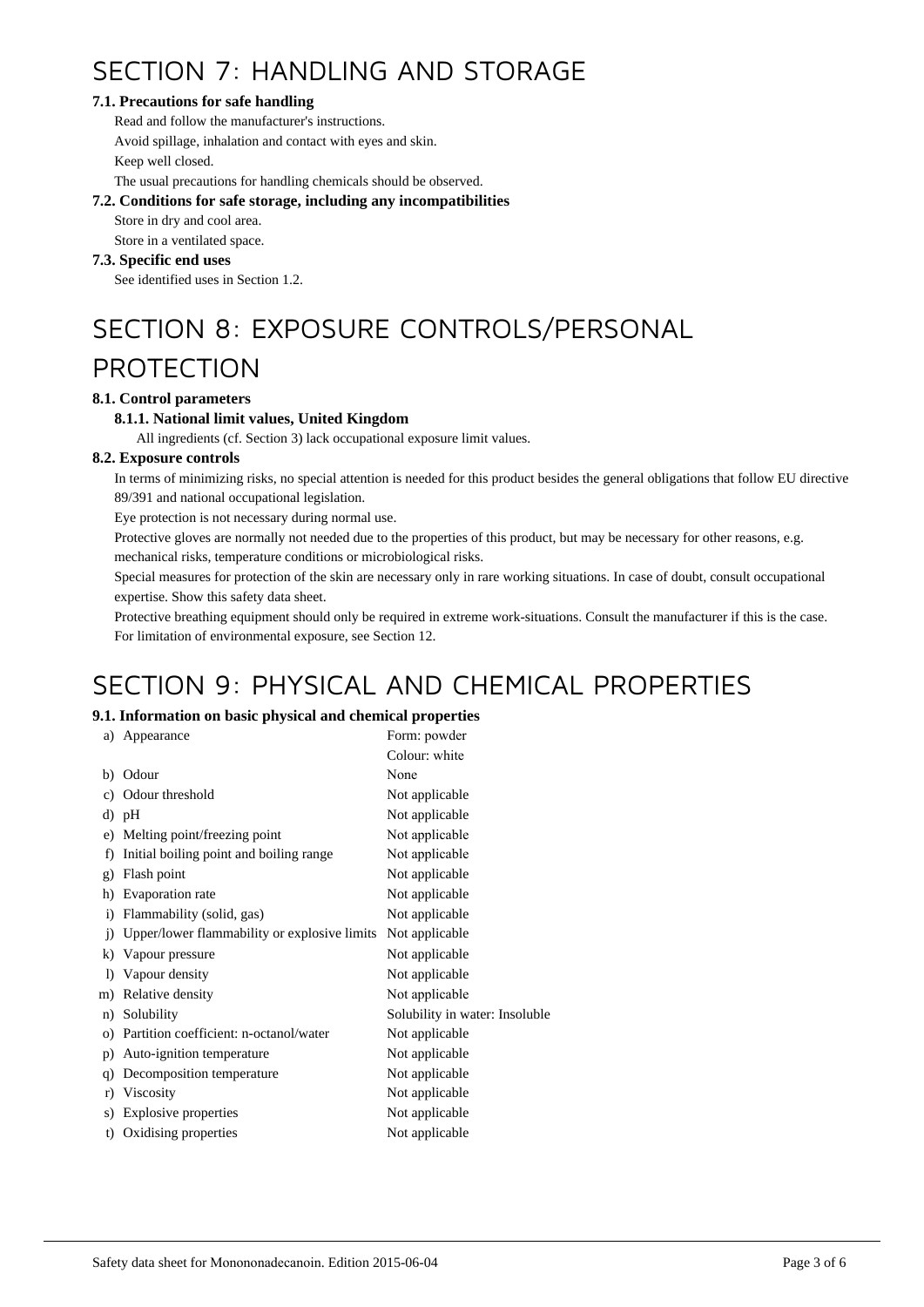## **9.2. Other information**

No data available

## SECTION 10: STABILITY AND REACTIVITY

## **10.1. Reactivity**

The product contains no substances which can lead to hazardous reactions at normal use.

## **10.2. Chemical stability**

The product is stable at normal storage and handling conditions.

### **10.3. Possibility of hazardous reactions**

Not indicated

## **10.4. Conditions to avoid**

Not indicated

## **10.5. Incompatible materials**

Avoid contact with oxidizers.

### **10.6. Hazardous decomposition products**

Carbon monoxide (CO), carbon dioxide (CO2) and harmful and irritating substances.

## SECTION 11: TOXICOLOGICAL INFORMATION

## **11.1. Information on toxicological effects**

### **General or unspecific toxicity**

The product is not classified as toxic.

### **Acute effects**

Not classified as an acutely toxic substance.

### **Harmfulness**

The product is not classified as harmful to health.

## **Repeated dose toxicity**

No chronic effects have been reported for this product.

#### **Carcinogenicity**

No carcinogenic effects have been reported for this product.

#### **CMR effects**

No mutagenic or reproductive toxic effects have been reported for this substance.

#### **Sensibilisation**

Not sensitising.

## **Corrosive and irritating effects**

The product is not corrosive. Minor irritation may arise for persons who are prone/susceptible.

#### **Synergism and antagonism**

No information is available.

#### **Effect on judgement and other psychological effects**

Does not affect the judgement.

#### **Relevant toxicological properties**

**Monononadecanoin** No information available

## SECTION 12: ECOLOGICAL INFORMATION

## **12.1. Toxicity**

## **Monononadecanoin**

No information avaailable

No ecological damage is known or expected in the event of normal use.

#### **12.2. Persistence and degradability**

The components of the product degrades in the natural environment. Not applicable

#### **12.4. Mobility in soil**

The product is not soluble in water and will spread on aquatic surfaces.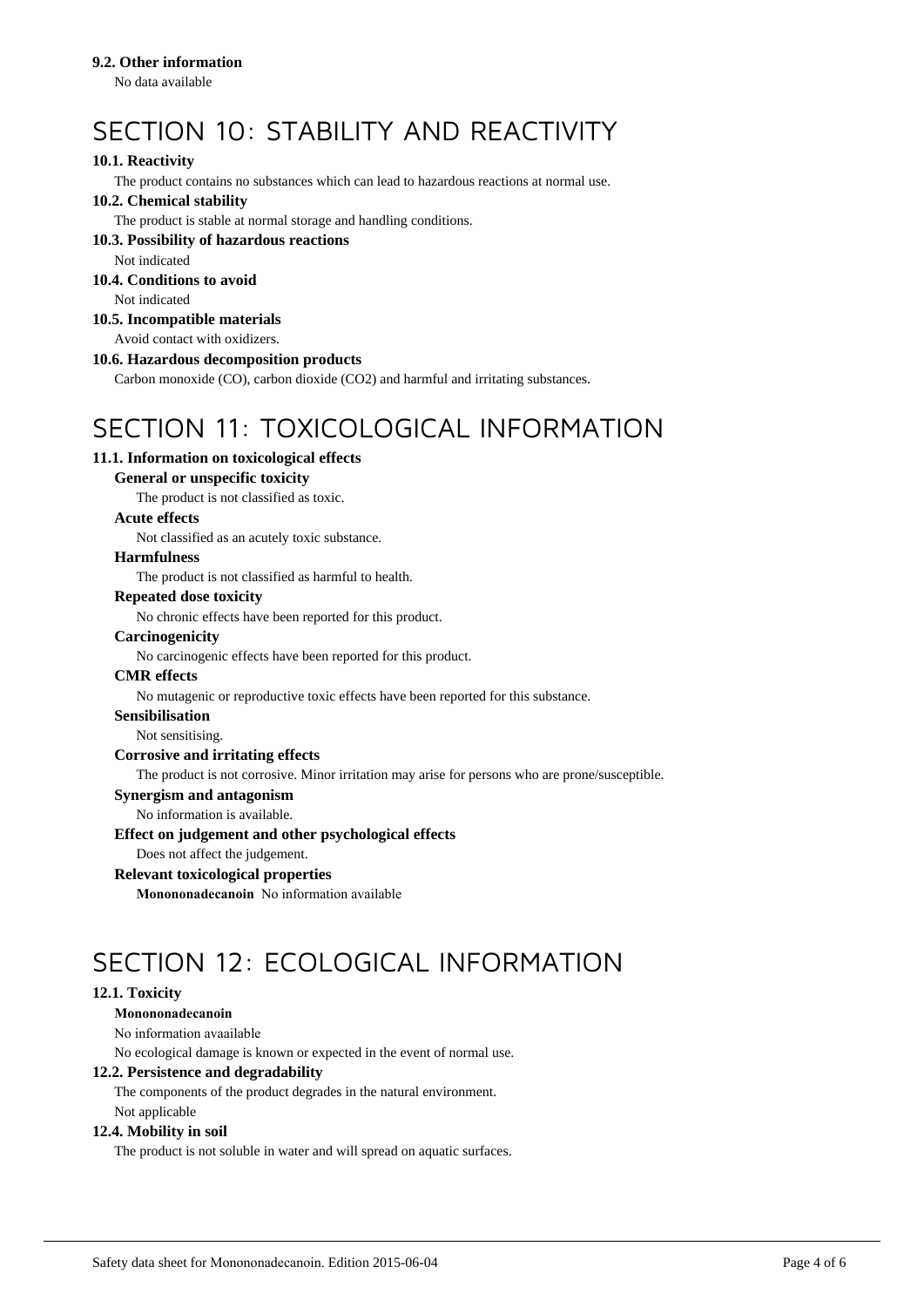## **12.5. Results of PBT and vPvB assessment**

No chemical safety report has been executed.

## **12.6. Other adverse effects**

Not indicated

## SECTION 13: DISPOSAL CONSIDERATIONS

## **13.1. Waste treatment methods**

## **Waste handling for the product**

The product is not classified as hazardous waste. Also take local regulations for dealing with waste into account. Avoid discharge into sewers. **Recycling of the product**

This product is not usually recycled. Send to landfill.

## **Transportation of waste**

Waste class J(0) - Does not have adverse effects on health or the environment.

## SECTION 14: TRANSPORT INFORMATION

This product is only supposed to be transported by road or railway and just the transport regulations ADR/RID thus apply. If other means of transport are to be used, contact the publisher of this safety data sheet.

## **14.1. UN number**

Not classified as dangerous goods

**14.2. UN proper shipping name**

Not applicable

**14.3. Transport hazard class(es)**

Not applicable

**14.4. Packing group**

Not applicable

**14.5. Environmental hazards**

```
Not applicable
```
- **14.6. Special precautions for user** Not applicable
- **14.7. Transport in bulk according to Annex II of MARPOL73/78 and the IBC Code** Not applicable

## SECTION 15: REGULATORY INFORMATION

**15.1. Safety, health and environmental regulations/legislation specific for the substance or mixture** Not applicable.

## **15.2. Chemical safety assessment**

Assessment and chemical safety report in accordance with 1907/2006 Annex I has not yet been performed.

## SECTION 16: OTHER INFORMATION

### **16a. Indication of where changes have been made to the previous version of the safety data sheet Revisions of this document**

This is the first version.

## **16b. Legend to abbreviations and acronyms used in the safety data sheet**

## **Full texts for Hazard Class and Category Code mentioned in section 3**

*No phys haz* Non-assigned physical hazard

*No environmental hazard* Not classified as being environmentally hazardous

## **Explanations of the abbreviations in Section 14**

ADR European Agreement concerning the International Transport of Dangerous Goods by Road

RID Regulations concerning the International Transport of Dangerous Goods by Rail